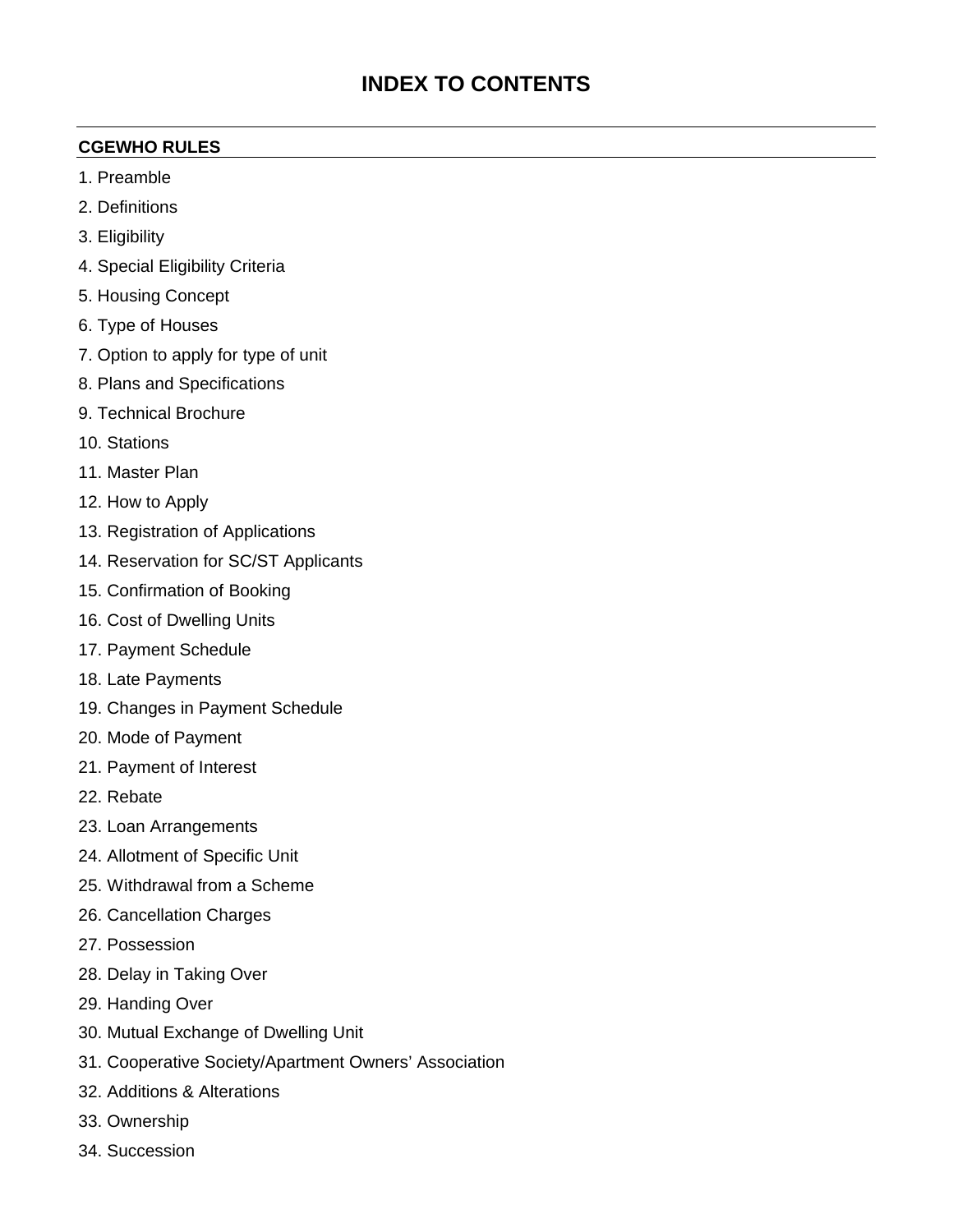- 35. Transfer
- 36. Liability of the CGEWHO
- 37. Amendments to the Rules of the Organisation
- 38. Acceptance of Application
- 39. Arbitration
- 40. Misrepresentation or Suppression of Facts

#### **APPLICATION FORM**

- 1. Prescribed Application Form.
- 2. Instructions for filling applications.
- 3. Format of Affidavit.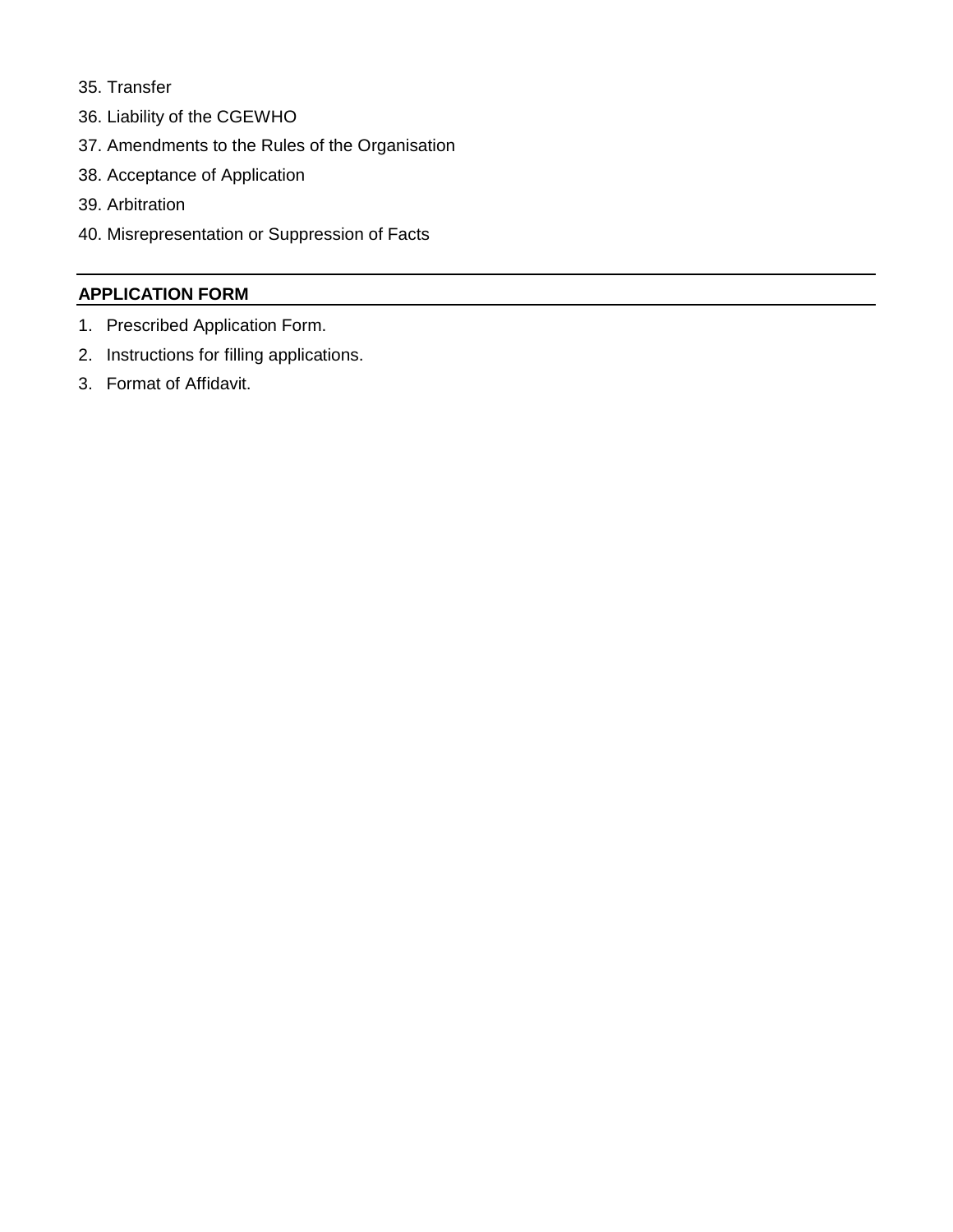#### **1. PREAMBLE**

i) The Central Government Employees Welfare Housing Organisation is a 'Society' established to promote, control and coordinate the development of housing schemes at selected places, all over India, on "no profit-no loss" basis as a welfare measure. The Society is a registered body under the Societies Registration Act of 1860.

ii) Its aim is to provide welfare housing service of quality to the Central Government employees.

iii) The rules have been drawn up to give the Central Government employees, serving and retired, a perception of the task and an understanding of the Organisation's commitment to them and their own obligations in this matter. Such a brochure cannot be all comprehensive. Applicants may, therefore, contact the organisation's Head Office in New Delhi for clarifications.

#### **2. DEFINITIONS**

i) 'General Body' means members enlisted under Para 6 of the Memorandum of Association.

ii) 'Governing Council' means members enlisted under Para 5 of the Memorandum of Association.

iii) 'CGEWHO' means the Central Government Employees Welfare Housing Organisation.

iv) 'Scheme' means the self-financed housing project announced by the CGEWHO.

v) 'Dwelling Unit' means a single storey/ duplex type/ flat type of housing unit constructed in independent group housing or multistoreyed construction or marked plots.

vi) 'Beneficiary' means an eligible applicant whose booking for a dwelling unit has been confirmed by the CGEWHO, through an Allotment Letter.

vii) For the purpose of CGEWHO, a Central Government employee is an individual who is appointed by or on behalf of the President of India and whose pension, both charged and voted, is debitable to the Consolidated Funds of India.

#### **3. ELIGIBILITY**

#### **PRIORITY - I**

i) Central Government Employees: Serving or retired Govt employees who are covered by the above definition will be eligible.

ii) Spouses of the deceased employees: Spouses of the deceased Central Government employees or deceased retired employees would be eligible.

iii) Employees of the CGEWHO, with a minimum of one year of service, will be eligible.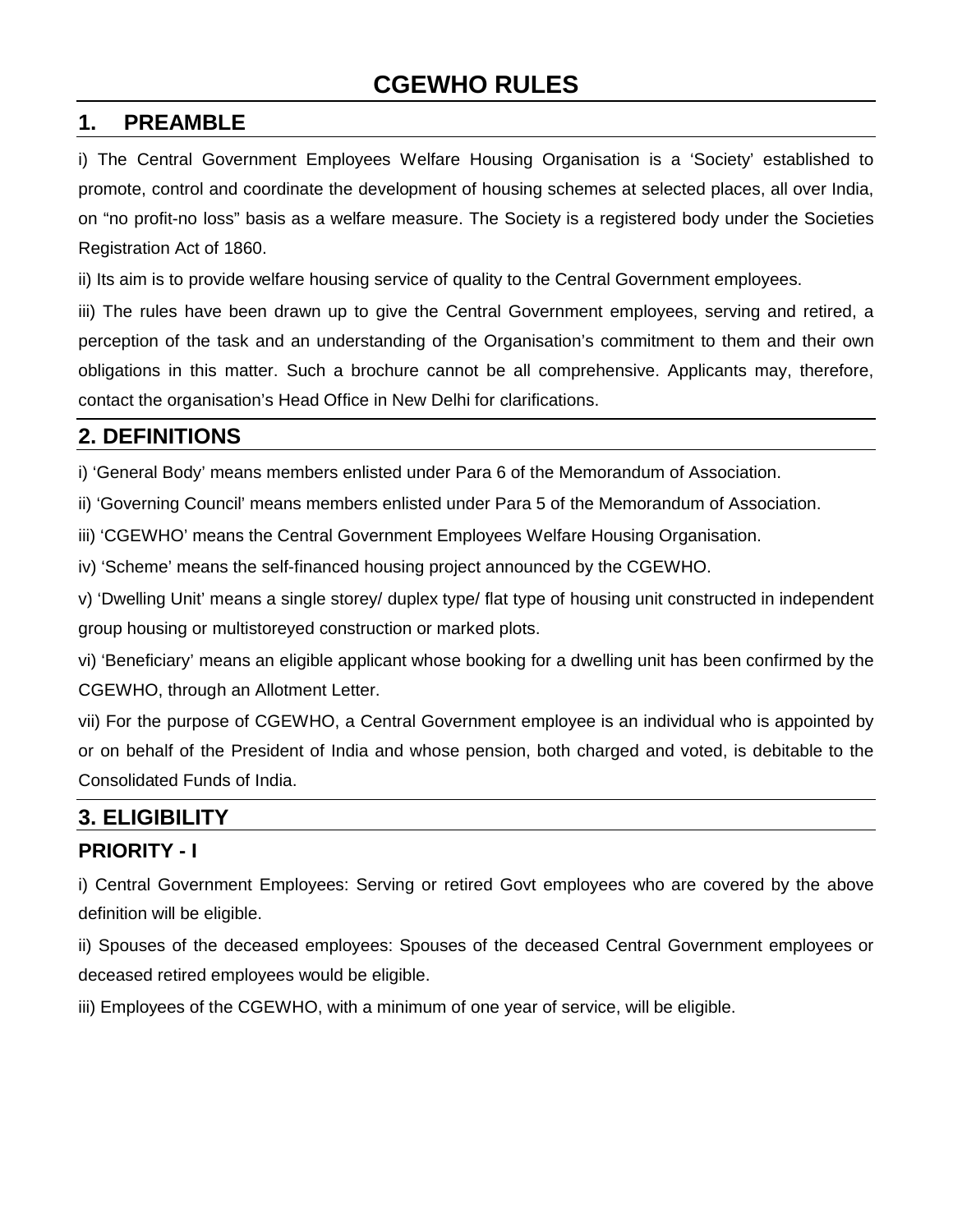#### **PRIORITY - II**

Employees in service of Central PSUs, State Govts., Union Territory Administration, Autonomous Bodies, Corporations, Nationalised Banks etc.

**Note:** Depending upon the number of applications received, allotments shall be made in the order of priority, as mentioned above. However, in case the number of applications received from Priority I applicants outnumber the number of dwelling units proposed to be built, a computerised draw will be held.

#### **PRIORITY - III**

General public, including retired/ spouses of deceased employees of Priority-II

# **4. SPECIAL ELIGIBILITY CRITERIA**

i) Where both husband and wife are eligible, only one of them can apply.

ii) Employees, serving or retired, owning residential property, in his/her, or in the name of his/her spouse in the city/town, where the CGEWHO is planning a Scheme, will not be eligible for that Scheme. For this purpose, urban agglomerates contiguous to the city of the scheme (e.g. Delhi, NOIDA, Greater NOIDA, Gurgaon, Faridabad) will be considered as one city / town / location.

iii) Employees will be entitled to only one dwelling unit under CGEWHO Schemes anywhere in the country.

iv) An employee who has been dismissed from the service, would cease to be a beneficiary of the Scheme and will not be eligible to apply.

v) Eligibility and other conditions attached to the allotment of land by the Municipal and Local Development Authorities, as applicable to such Scheme, would prevail.

vi) The terms and conditions, as imposed by the Land Allotting Agency/Plans Approving Authority, in respect of cost, FAR, Bye-laws, eligibility etc, shall prevail and be binding on the beneficiary of the CGEWHO.

#### **5. HOUSING CONCEPT**

Subject to availability of land, dwelling units and garages in single units, multiple units, row housing, multi-storeyed building, group-housing or marked plots may be planned, subject to the approval of the local civic authorities. These plans will be announced as Scheme, as applicable.

#### **6. TYPE OF HOUSES**

The CGEWHO may build houses or flats of the following types: One bed-room units - Type A; Two bedrooms units - Type B; Three bed-rooms units - Type C and Three bedrooms & a study/ Four bedrooms units - Type D. These may be built with or without scooter/car garages. The design, the layout and the built-up area in each type may vary from place to place. More types may be added with consequent change in Rule 7. Please refer to Part A of this brochure for more details.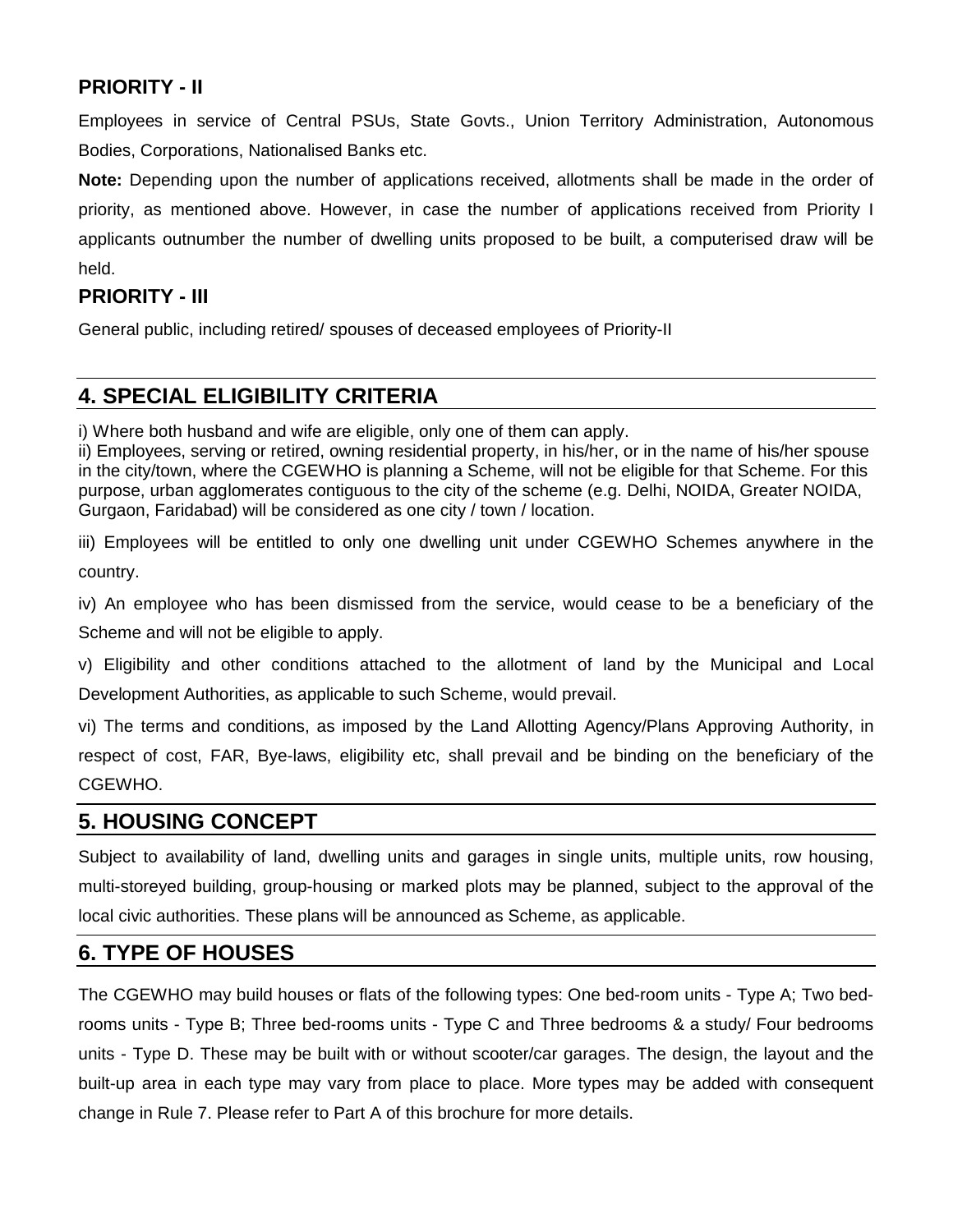# **7. OPTION TO APPLY FOR TYPE OF UNIT**

The applicant may apply for any one of the above types of units linked with the Group to which he/she belongs, as under:

Type A - D, C, B & A Groups

Type B - C, B & A Groups

Type C - B & A Groups

Type D- A Group

Notes:

i) Change of dwelling unit from one type to another type, provided otherwise eligible as per this para, can be entertained subject to payment of additional Application Fee and Earnest Money, as applicable, and availability of vacancies in that particular type of dwelling unit. However, change to a lower type of category will not entitle the applicant for refund of differential Application Fee but will entitle him for refund/appropriate adjustment of the differential Earnest Money paid.

ii) Change from one scheme to another scheme is not permitted. For doing so, an applicant should first withdraw/undertake to withdraw his allotment from the existing scheme and apply afresh in the new scheme, if he so desires (subject to payment of cancellation charges, as per rules).

iii) Request for change of DU from one type to another, within the same scheme, or change from one scheme to another, after physical possession of the originally allotted DU has been taken, are liable to be rejected. Further, in case the change as mentioned at subparas (i) & (ii) above have been agreed to and implemented, it will be construed that the applicant had joined the revised type of DU/ scheme from the very inception and all the payments received/ yet to be received will be treated, accordingly. CGEWHO's decision in this regard shall be final and the beneficiary will not have any claim whatsoever.

iv) In case, an existing beneficiary of the CGEWHO, under any other scheme, wishes to apply for the present Housing Scheme, he may do so by paying the Application Fee only and clearly stating in the 'Affidavit' the facts regarding his earlier registration with the CGEWHO. In the event of confirmed allotment under this Housing Scheme, the concerned beneficiary will have to surrender either of the two registrations. In case of surrender of original allotment, withdrawal charges shall be deducted, if applicable, as per the rules and remaining amounts transferred under this Housing Scheme. Failure to state the facts in the application may invite cancellation of both the applications/ allotments.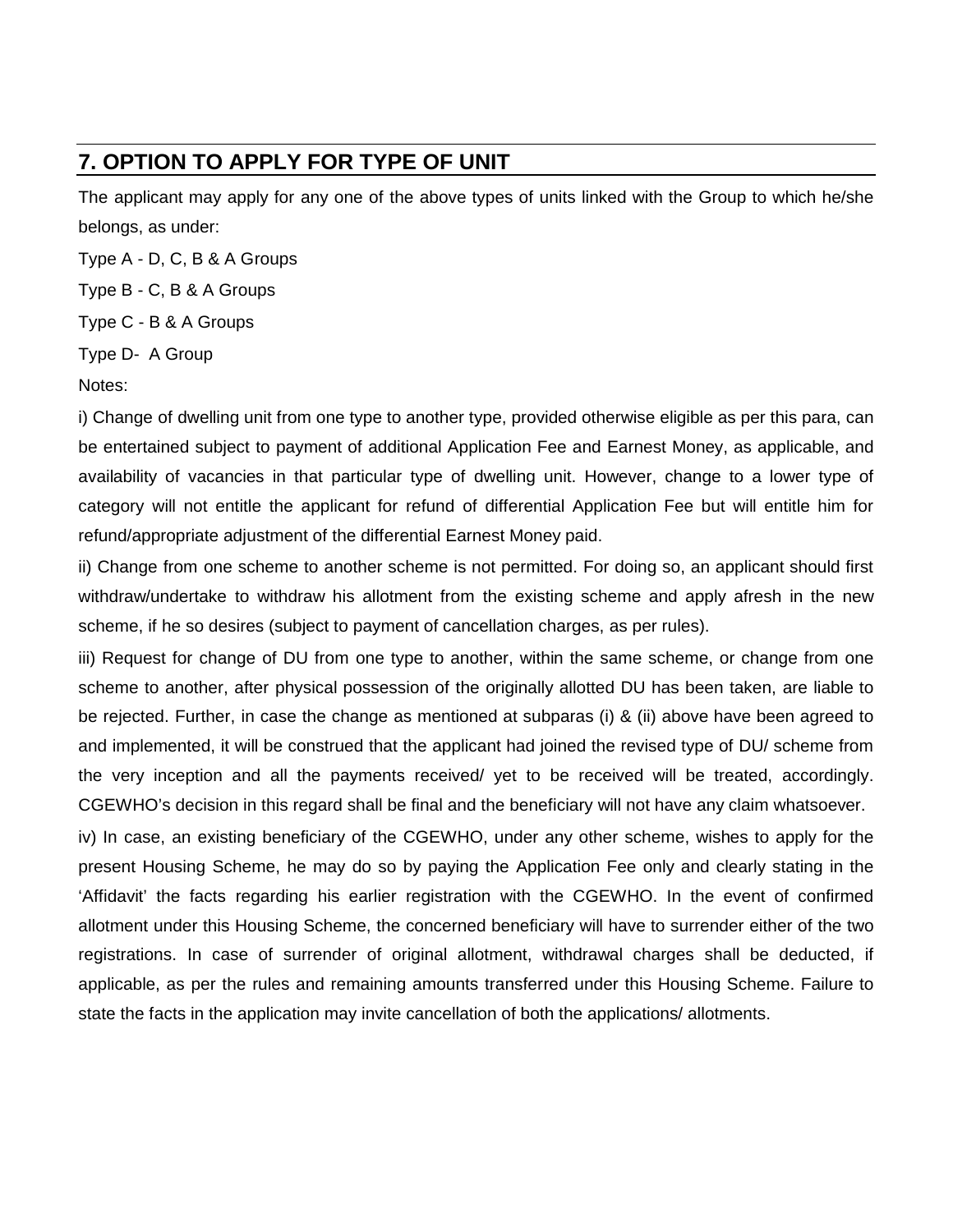# **8. PLANS AND SPECIFICATIONS**

Plans and specifications will be drawn up for each type of dwelling unit to meet the basic needs of the group and conforming to the bye-laws of the civic authorities. Different specifications may be considered for each type of dwelling unit.

# **9. TECHNICAL BROCHURE**

After approval of the plans by the local statutory authorities, the plans of dwelling units and layout and the major specifications will be published in a Technical Brochure and circulated to all the beneficiaries (coinciding with calling-up of the IIIrd instalment). These, however, are subject to change prior to or during execution, at the discretion of the CGEWHO. CGEWHO undertakes construction of the housing projects as per approved plans and beneficiaries shall have no right to claim any damages or challenge the methods or procedures adopted during the construction.

#### **10. STATIONS**

Major building efforts of the CGEWHO will be concentrated in areas where there is concentration of Central Government employees. Other places may be added depending on availability of land and the likely demand.

#### **11. MASTER PLAN**

A Master Plan of projects drawn up for a period of 5 years at a time will be promulgated for the benefit of all Central Government employees. Revised Schedule will be announced every year when the Master Plan is rolled.

#### **12. HOW TO APPLY**

i) The CGEWHO will announce the Scheme, giving location, station, types, covered areas and approximate cost of each unit for inviting applications.

ii) An employee who is eligible to become a beneficiary, may purchase the CGEWHO Rules/ Scheme Brochure along with Application Form from the nominated office/Head Office, on payment of Rs. 100/- in cash or through a bank draft drawn in favour of 'CEO, CGEWHO' payable at New Delhi.

iii) On receipt of the Application Form and the 'CGEWHO Rules', the applicant should fill the Form and return the same to the CGEWHO by the specified time, alongwith :

a) Bank draft for the non-refundable Application Fee, as under:

Rs. 500 for Types A & B

Rs. 1000 for Types C & D

b) Bank draft for refundable Earnest Money, as under :

Types A & B - Rs. 50,000

Types C& D Rs. 1,00,000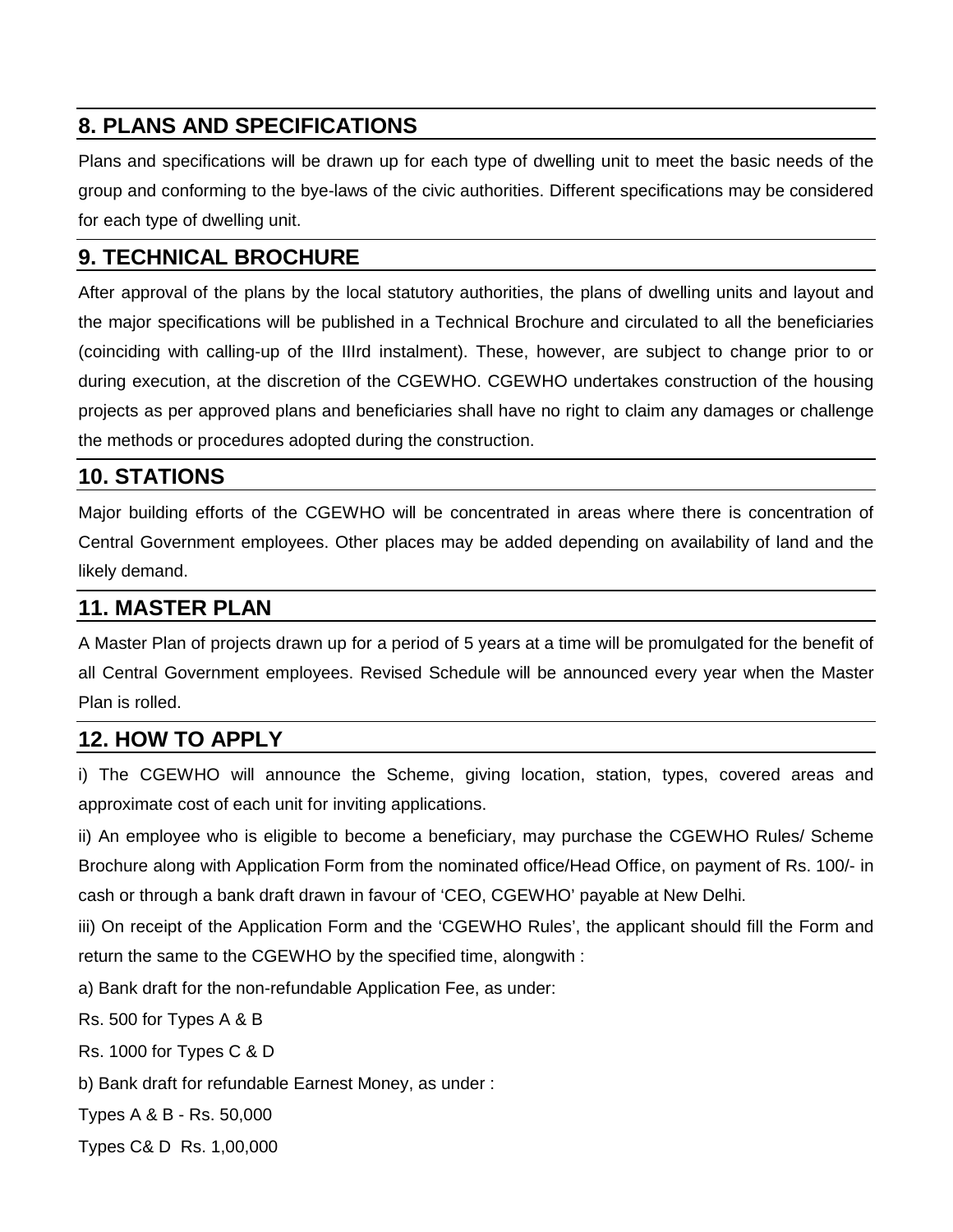c) Affidavit as per the format prescribed in the CGEWHO Rules Book.

d) Pay slip or copy of PPO, duly attested.

Notes: No interest will be payable on Earnest Money deposited alongwith the application for the first three months calculated from the day following the closing date of scheme, including extension, if any. Thereafter, beyond three months a simple interest @ 5% per annum will be payable to unsuccessful allottees till the date of refund. On allotment, the Earnest Money paid (alongwith the application) shall be deemed to be a part of the instalment(s) and the beneficiary will be treated as if he had made part payment of the first instalment.

#### **13. REGISTRATION OF APPLICATIONS**

On scrutiny of the Application Form, the applicants will be registered for a dwelling unit in the Scheme.

#### **14. RESERVATION FOR SC/ST APPLICANTS**

15% & 7.5% of the DUs of all the types in all the housing schemes of CGEWHO will be reserved for SC/ST applicants, with a stipulation that there will be a minimum of one DU of each type in the reserved category and fractions, if any, will be rounded off to the nearest full number. The procedure adopted in such allotments shall be as under;

- i) In case of more number of applicants belonging to SC/ST categories, after first conducting the draw for the reserved categories alone, unsuccessful applicants shall be considered in the draw for general category of applicants. Those who will succeed in the general draw will get a confirmed allotment, and the remaining applicants, if any, shall be placed on the general waiting list as well as the one created especially for the reserved category of applicants. However, in case of less number of applications than the number of DUs reserved, the balance DUs (after giving confirmed allotment to the applicants belonging to the reserved category) shall automatically stand de- reserved, and will be considered in the general draw.
- ii) The applicants desirous of being considered in the 'Reserved' category, will be required to submit an attested photocopy of the 'Caste' Certificate from the appropriate authority.
- iii) These `Reservations' ' apply to Priority I applicants only.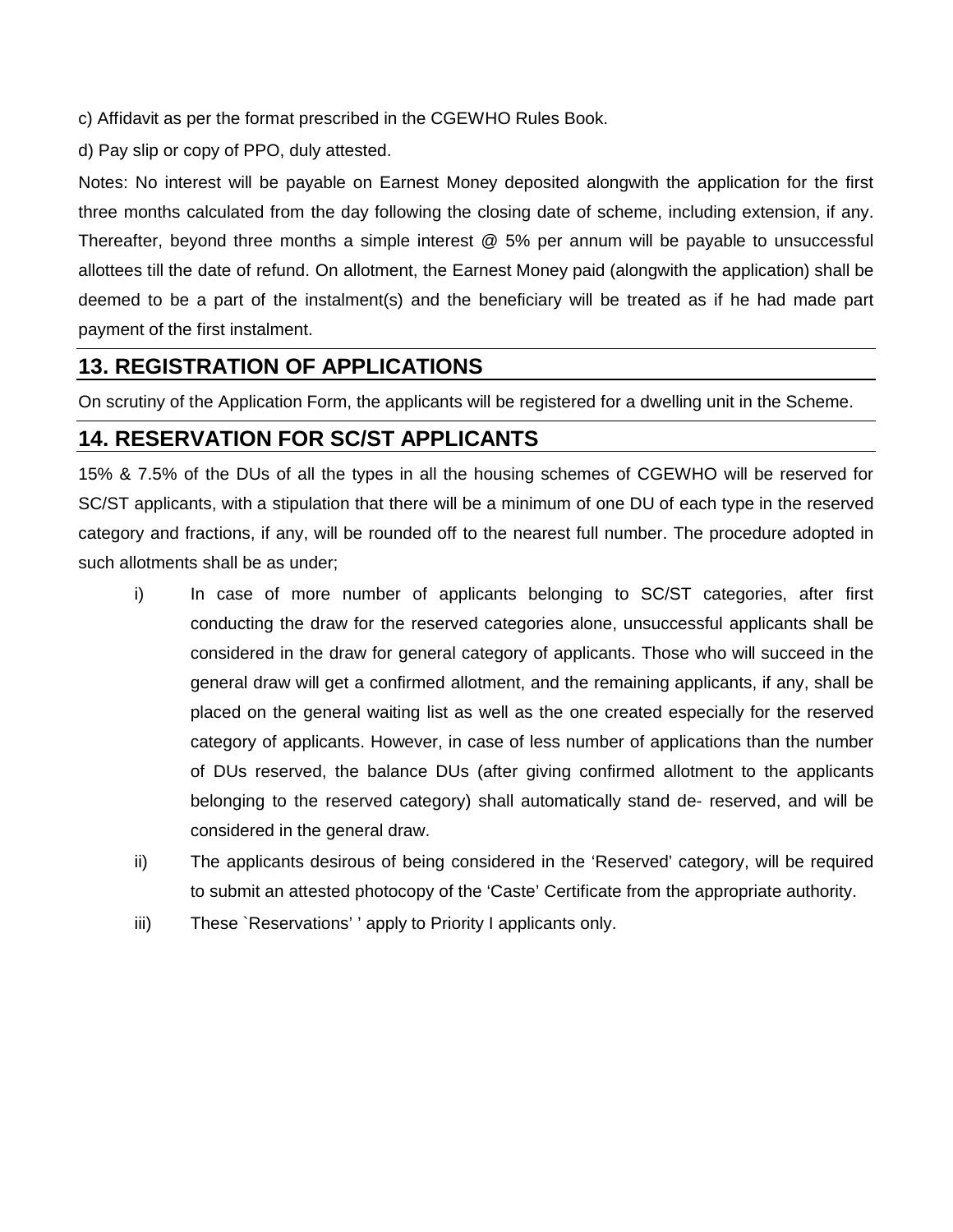# **15. CONFIRMATION OF BOOKING**

If the registered applicants for a given project exceed the number of dwelling units, computerised draw will be held at the Head Office separately for each type. Successful applicants will be given 'confirmation of booking' by an Allotment letter.

# **16. COST OF DWELLING UNITS**

The cost of dwelling units, with or without garages, for each Scheme will be worked out by the CGEWHO and intimated at the time of announcing the Scheme. The cost will, interalia, include interest on investment in land purchased for a scheme, common amenities, cost of reserve funds, charges towards registration of land etc. The costs will be reviewed at different stages of construction and will be subject to escalation, on account of market prices, labour wages, Cooperative Society/Apartments Owners' Association charges, essential alterations, additions etc. All revisions of cost will be charged to the beneficiaries and they will be liable to pay the same.

Computerised draw of lots is conducted towards end of the project for allotment of specific floors/ flats. Options for floor preferences are called only when lift facility is not available. Differential costing between different floors is resorted to wherever lift facility is not provided.

Note: CGEWHO works on "No Profit - No Loss " basis and the cost of project is worked out after taking into account the known liabilities at the time of issuing the final-call up letter. The same is distributed amongst the beneficiaries. Demands for taxes such as Property/House/Non-Agriculture or any other tax, received after computation of the cost, shall be borne by and be the responsibility of the beneficiary to whom the said flat has been allotted even though the demand may be for the period prior to the date of purchase or occupation by the beneficiary. Similarly, electricity meter rent/charges, society charges and other such expenses, if any, if paid by CGEWHO prior to/after the date of allotment, shall be borne by the respective allottee of the Dwelling Unit, even though the allotment in some cases may have been made after the project completion or after computation of the cost, as stated above.

# **17. PAYMENT SCHEDULES**

Beneficiaries will be required to pay instalments on the self-financing basis. The payments will be on call. Please also see para 7 of Part 'A' of this Brochure.

# **18. LATE PAYMENTS**

Employees who join a Scheme, or are promoted from the waiting list, after the initial enrollment or are late in paying their instalments, will be charged interest from the respective dates of instalments towards equalisation charges. The rate of interest on these payments will be 15% per annum. This rate of interest is subject to change. The CGEWHO reserves its right to terminate the registration and cancel the allotment without giving any further notice, in case of default in making the scheduled payment beyond 120 days from the last date of payment.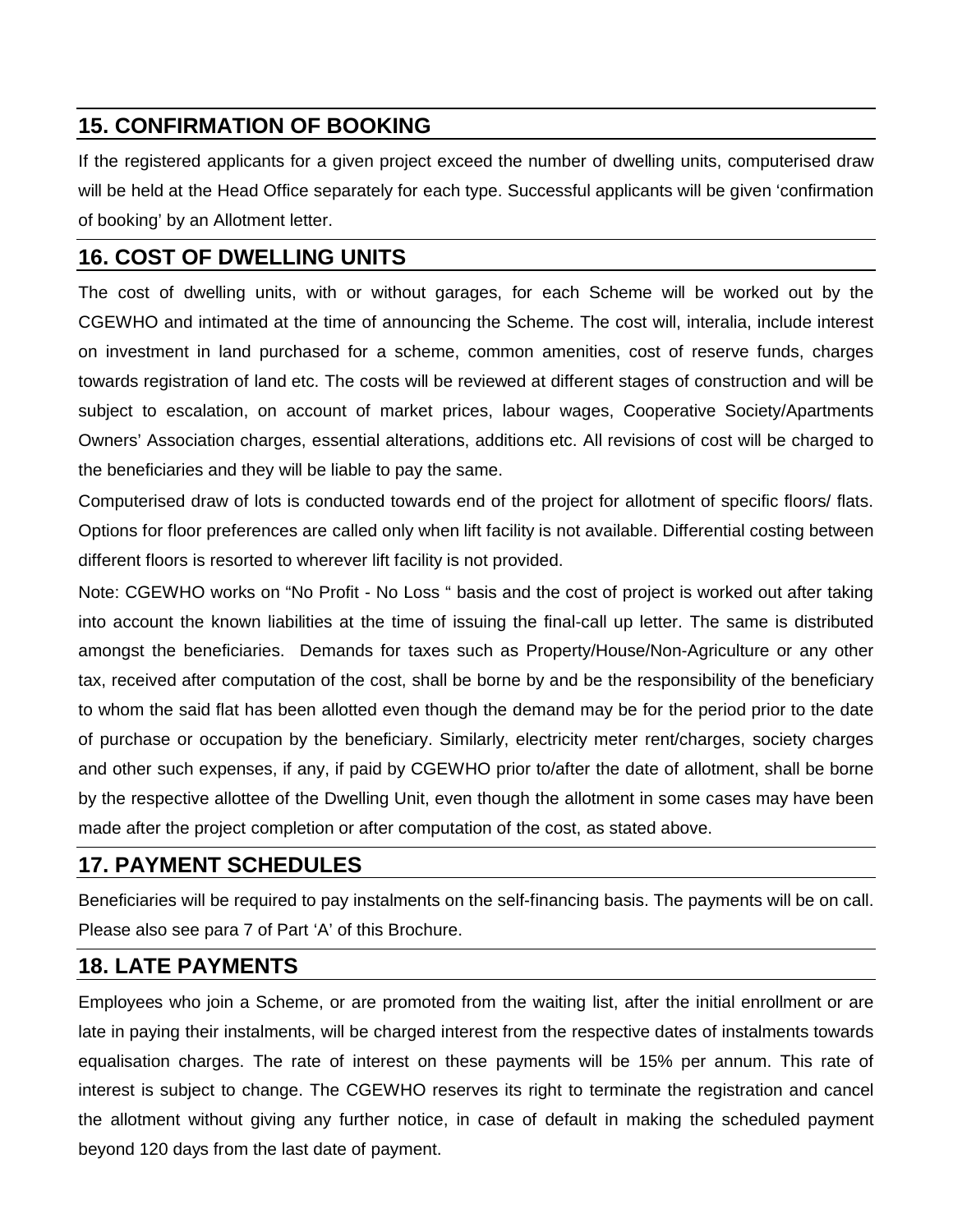# **19. CHANGES IN PAYMENT SCHEDULES**

The CGEWHO will make every effort to indicate the costs of the dwelling units as accurately as possible but the costs may vary. Adjustments in payments and schedules may become necessary, commensurate with the progress of construction. Beneficiaries will be intimated of the changes as they occur.

#### **20. MODE OF PAYMENT**

All payments will be made by Bank Drafts only on any Nationalised Bank in New Delhi, drawn in favour of the CGEWHO A/c 18816 Canara Bank duly endorsed 'payee A/c only'. **Payments in cash or by way of personal cheque (even if payable at par) will not be accepted.** 

#### **21. PAYMENT OF INTEREST**

i) No interest will be payable by the CGEWHO to the beneficiaries on any instalment paid after the confirmation of booking. Beneficiaries, to whom confirmed allotment has been made, shall also not be entitled to any interest on installments paid, in the event of cancellation/ withdrawal. ii) No interest will be payable by the CGEWHO on the Application Fee, which is non-refundable.

#### **22. REBATE**

If a beneficiary pays the total cost of dwelling unit within 45 days of the confirmation of booking, a rebate of 2.5% will be given. However, this or any other rebate is not applicable for making any advance payment of the tentative cost of the dwelling unit. Further, this rebate is available to the applicants receiving allotment, on announcement of the scheme. Applicants joining the scheme, during its operation, subject to availability and offering to make early payments will not be entitled to this rebate.

#### **23. LOAN ARRANGEMENTS**

i) Beneficiaries who are still in Central Government employment may be entitled to House Building Advance as admissible to Central Government employees in accordance with the rules of the Government of India.

ii) The CGEWHO will liaise with Nationalised Banks, Housing Development Financial Corporation and other financial institutions and endeavour to secure financial assistance by way of loans. Subject to agreement of the institutions, loans on second mortgage may be possible. However, the receipt of loan cannot be guaranteed. The quantum of these loans will, interalia, depend on the repaying capacity of the beneficiary.

#### **24. ALLOTMENT OF SPECIFIC UNIT**

The allotment of block, floor, specific dwelling unit will be made by a computerised draw of lots at the Head Office towards the end of the project and the results be intimated to each beneficiary. Allotments of a specific flat/ floor, as a result of the draw, shall be final and no requests for change shall be entertained.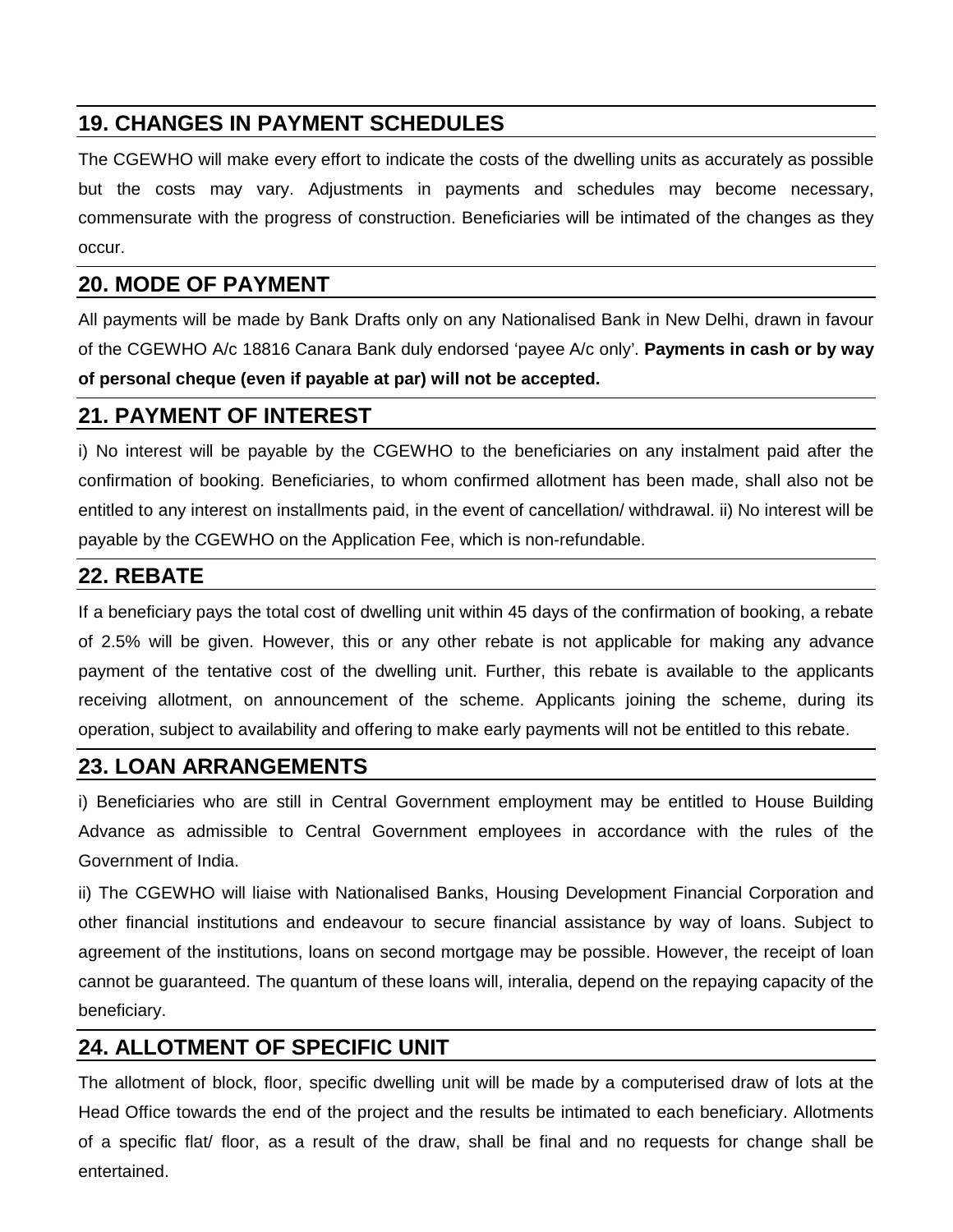#### **RESERVATIONS**

i) Reservation will be made upto 3% of ground floor flats in each scheme for handicapped personnel in the CGEWHO's Housing Schemes.

ii) Personnel with the following disabilities will be eligible for such reservations:

- a) Orthopaedically handicapped severe (75% and above)
- b) Visually handicapped severe (75% and above)
- c) Mental illness severe (75% and above)
- iii) Availability of the above facility is restricted only to the allottee, his/her spouse and children only.

iv) Percentage of disability would be certified by the Head of Deptt. of a Government Hospital.

#### **25. WITHDRAWAL FROM A SCHEME**

If a beneficiary wishes to withdraw from a scheme, he should submit a written request to the CGEWHO, alongwith the following documents.

- a) Letter of allotment in original (if issued)
- b) Original receipt(s) issued by this office against the payment(s) made by the beneficiary
- c) Pre-receipt as per proforma placed at Annexure III.

Allottees withdrawing from a Scheme will not be refunded their application fee, nor will they be entitled to any interest payment. No interest is paid to confirmed allottees. Allottees withdrawing after the date of commencement of construction, will be required to pay withdrawal charges @ 15% of the first instalment. Allottees withdrawing after allotment of specific floor/flats will be required to pay withdrawal charges @ 20% of the first instalment.

# **26. CANCELLATION CHARGES**

In addition to the Application Fee, 15% /20% of the first instalment will be levied as cancellation charges in case cancellation or withdrawal is sought after the commencement of construction/allotment of specific unit. These charges will also be levied on beneficiaries whose booking has been cancelled by the CGEWHO for want of timely payment or any other reason whatsoever.

#### **27. POSSESSION**

The beneficiary will be given a notice of two months to take the allotted unit, provided he/she has completed all formalities, paid all the dues, executed all the Deeds and obtained a Clearance Certificate from the CGEWHO.

#### **28. DELAY IN TAKING OVER**

The allotment of an individual who fails to take possession of the dwelling unit for three months after expiry of the notice period (inspite of making payment of following overhead charges per month or part thereof), shall be liable to be cancelled by the CEO, CGEWHO. Under special circumstances, such an allottee may approach the Chief Executive Officer, CGEWHO for an extension of this period which may be granted by the CEO as a special case for another maximum period of three months only.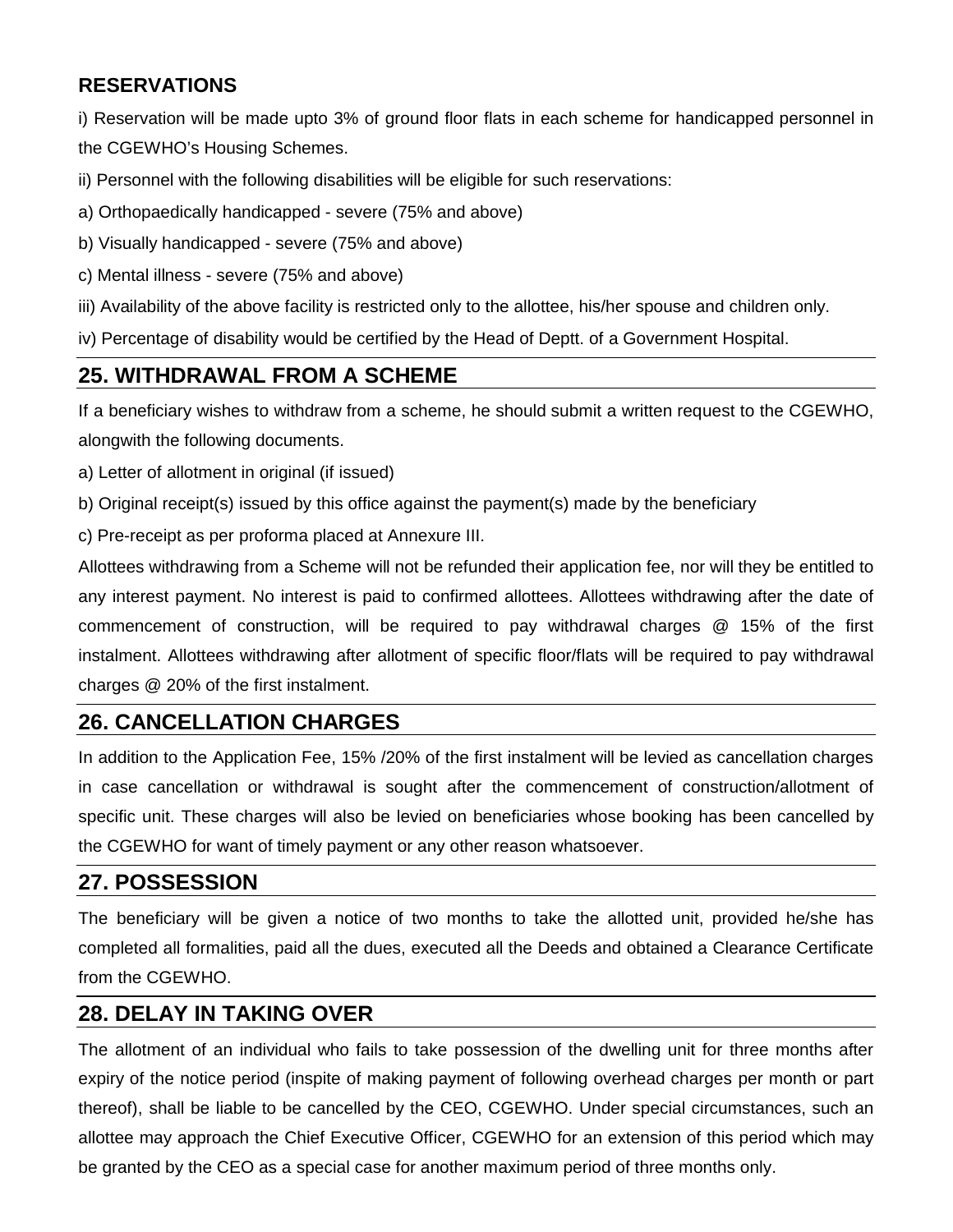Rs. 500 p.m. for Type A Rs. 1500 p.m. for Type B Rs. 2000 p.m. for Type C Rs. 3000 p.m. for Type D

In the event of a beneficiary failing to take physical possession of the flat within 12 months of issue of the final call up letter, inspite of having paid the maintenance charges as above, the possession shall be given from the CGEWHO's Head Office only, and not from the site office, on 'as is-where is' basis. Further, in such a case any request for repairs, defect rectification etc will not be entertained. The beneficiary, who takes possession late will, however, be obliged to pay to the concerned Apartment Owners Association/ Society, the monthly up-keep & maintenance charges, as levied by it w.e.f. the date made applicable.

#### **29. HANDING OVER**

The dwelling units will be offered on 'as-is-where-is' basis after the Contractor and Architect have certified their completion. However, defects and deficiencies observed by the beneficiaries at the time of handing over/taking over, may be recorded in the documents. These will be examined and rectified, wherever applicable, in the defect liability period.

#### **30. MUTUAL EXCHANGE OF DWELLING UNITS**

Mutual exchange of type of DUs, during the currency of the scheme, or specific floor/ flat, after the draw has been conducted, may be permitted within the same scheme, or schemes managed by the same AOA/ Society subject to the two beneficiaries giving an undertaking to effect all the future payments, as called, and not to seek withdrawal from the scheme. However, in extreme situations, the Chief Executive Officer, may agree to accept withdrawal from the scheme, subject to payment of double the normal 'withdrawal charges' i.e. 30% / 40% of the 1st instalment (para 25 of the CGEWHO Rule refers).

#### **31. COOPERATIVE SOCIETY/APARTMENT OWNERSHIP ASSOCIATION**

Beneficiaries of each Scheme would form a Cooperative Society/Apartment Ownership Association under local laws governing such bodies. Every beneficiary will pay the Membership Fee for the Society/Association. In addition, a sum equal to 1.5% of the final cost of the dwelling unit will be charged from each beneficiary and credited to the account of his Society/Association, for its running expenses. The Society/Association, will administer the colony, look after its maintenance, attend to common property and provide guidelines for civic standards. The Society/Association will be governed by its byelaws.

#### **"PROCEDURE & OBLIGATIONS**

(a) Coinciding with or after issue of the final call up notice, the CGEWHO will hold a General Body meeting of all the beneficiaries to elect the office-bearers of the proposed Apartment Owners' Association.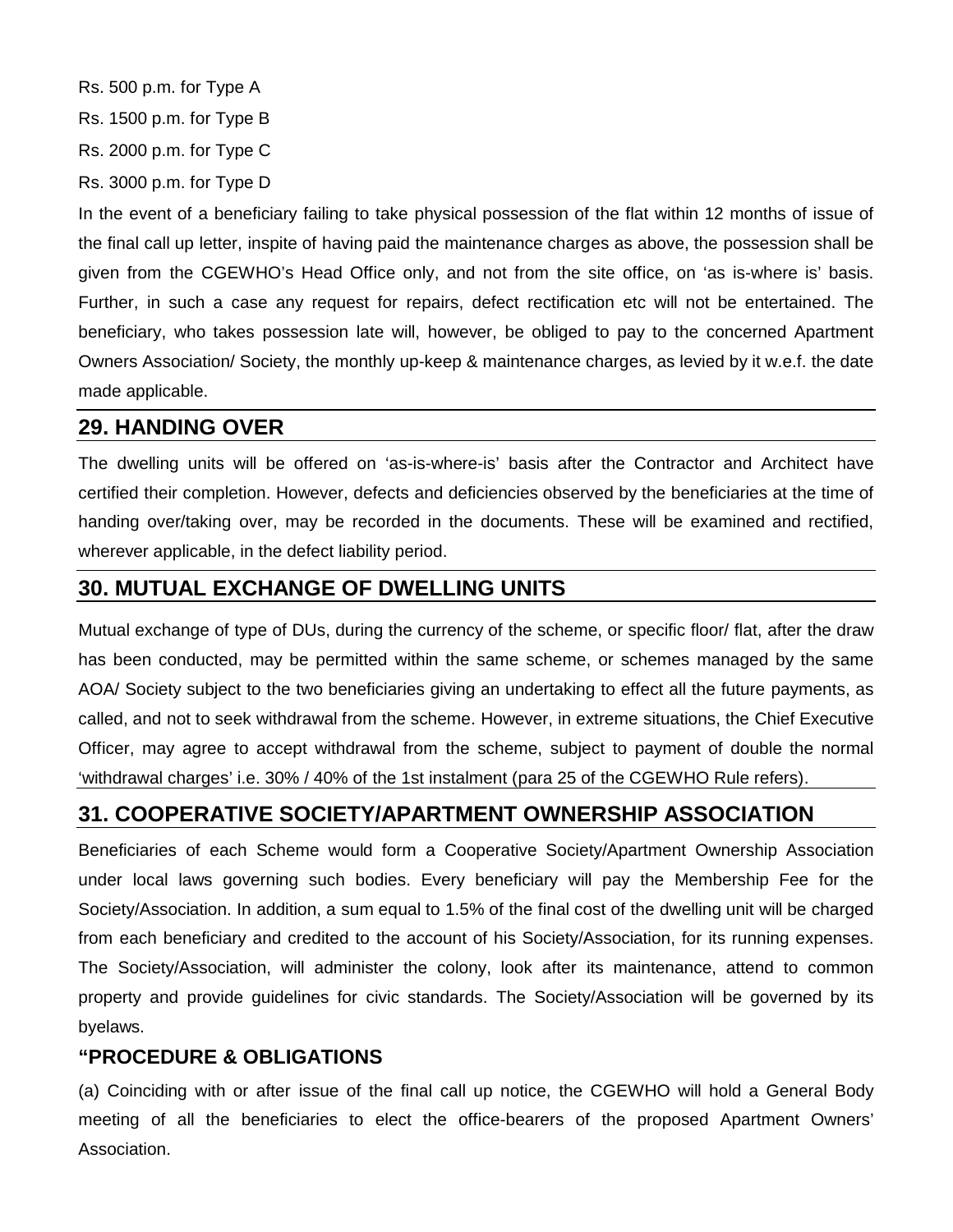(b) Such elected adhoc Committee, of the proposed Apartment Owners Association, will aim at formally constituting the Association, including framing of its by-laws under the local laws governing such bodies, and register the same with the appropriate competent authorities.

(c) On completing the formalities regarding registration of the Association, the ad-hoc Committee would be required to convene a General Body meeting of all the beneficiaries to elect and constitute a regular Executive Committee.

(d) The duly elected adhoc Committee will take over all the common areas/services/facilities of the project within 6 months of its constitution - a period during which CGEWHO will maintain the residential complex and debit the actual maintenance expenses so incurred to the Apartment Owners' Association account.

(e) In case the adhoc/regular Committee fails to take over the common services/facilities/areas within a further period of 4 months, the CGEWHO shall be at liberty to wind up its operations at site, including demobilising its man power, leaving the complex in 'as is-where is' condition, at the discretion of the Chief Executive Officer, CGEWHO. However, during these 4 months period, though the CGEWHO shall maintain the complex at the cost of Apartment Owners' Association, it will charge an additional amount of Rs. 100/- per beneficiary per month for the services so provided which will be over and above the actual cost of maintenance and debit the same to the Apartment Owners' Association account, before handing over the balance of amount to it.

(f) While some amounts will be transferred to the ad-hoc Committee by the CGEWHO, for meeting day to day expenses, bulk of the AOA charges collected will be transferred to the regular Executive Committee only, on a formal request by the President/Secretary, but after taking

over all the common areas/services/facilities of the project. **However, no interest would be paid by the CGEWHO to the AOA, on the amounts collected from the beneficiaries towards AOA charges.** 

#### **32. ADDITIONS & ALTERATIONS**

An undertaking covering the following aspects will be given by all the beneficiaries:

i) Abide by the laws, bye-laws, rules and regulations of the Central or State Governments, the Civic bodies, the CGEWHO and the Cooperative Society/Apartment Ownership Association.

ii) Shall not sub-divide, extend, amalgamate, or carry out structural design or layout changes to the dwelling unit and garages without the prior permission in writing of the Civic Authority.

iii) The dwelling units and garages would be used for the sole purpose of living and car/scooter parking. Any commercial exploitation of these would be deemed to be a violation of terms and conditions.

iv) Facilities like stair-cases, passages, terraces, parks, lifts etc and common spaces and services, will be utilised by the beneficiary, alongwith other beneficiaries of the Scheme and no one will have exclusive right to their usage, nor make any alterations thereto.

#### **33. OWNERSHIP**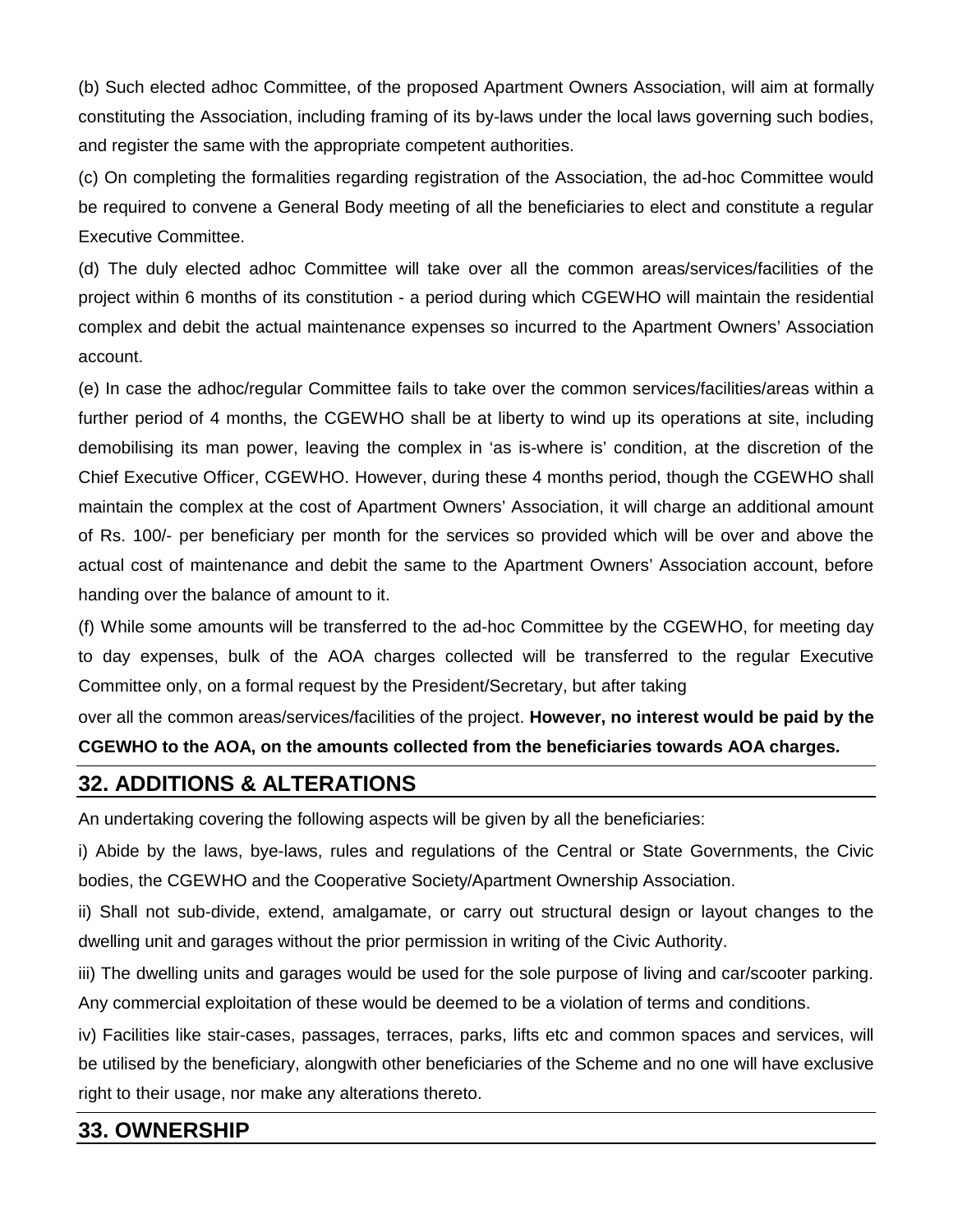At the time of execution of Transfer Deed in favour of a beneficiary, he/she will have the option to register the dwelling unit in his/her own name, or jointly register it with one or two relations out of the undermentioned:

a) Wife/Husband

- b) Son/sons, daughter/ daughters, including legally adopted children
- c) Parents **In respect of unmarried allottees**
- d) Brother/Sister & widowers without children.

#### **34. SUCCESSION**

In the event of the death of the beneficiary before the dwelling unit is taken over, his/her spouse or dependent children, whoever has been shown as the nominee in the Application, will be eligible to continue in the Scheme and to avail of the benefits under the Scheme. In case of unmarried members, these privileges will be extended to the dependent parents only.

#### **35. TRANSFER**

The beneficiaries will not be permitted to dispose off the dwelling unit by way of Sale/Transfer/Assignment/ Long Lease/ by execution of Power of Attorney, under any circumstances, before transfer of the legal title of the dwelling unit by the CGEWHO in favour of the beneficiary. Any such transfer shall result in cancellation of allotment of the dwelling unit, in which case the allottee will pay penalty, as prescribed under the heading 'Cancellation Charges.' After transfer of the legal title of the dwelling unit in favour of the beneficiary, he/she may dispose off his/her dwelling unit, with prior permission of the concerned 'Kendriya Vihar Apartment Owners Association/ Society'. as per its byelaws.

#### **36. LIABILITY OF THE CGEWHO**

i) In extreme situations beyond the control of CGEWHO, CGEWHO may be obliged to abandon a Scheme. In such a case, its liability would be to refund the deposits in full, with interest in accordance with the Rules, less handling charges of 1% and Application Fee.

ii) The CGEWHO is only providing a service. It can in no way be held responsible for any claims of damages which may arise due to any reason whatsoever, including any commission or omission, by the CGEWHO or its employees.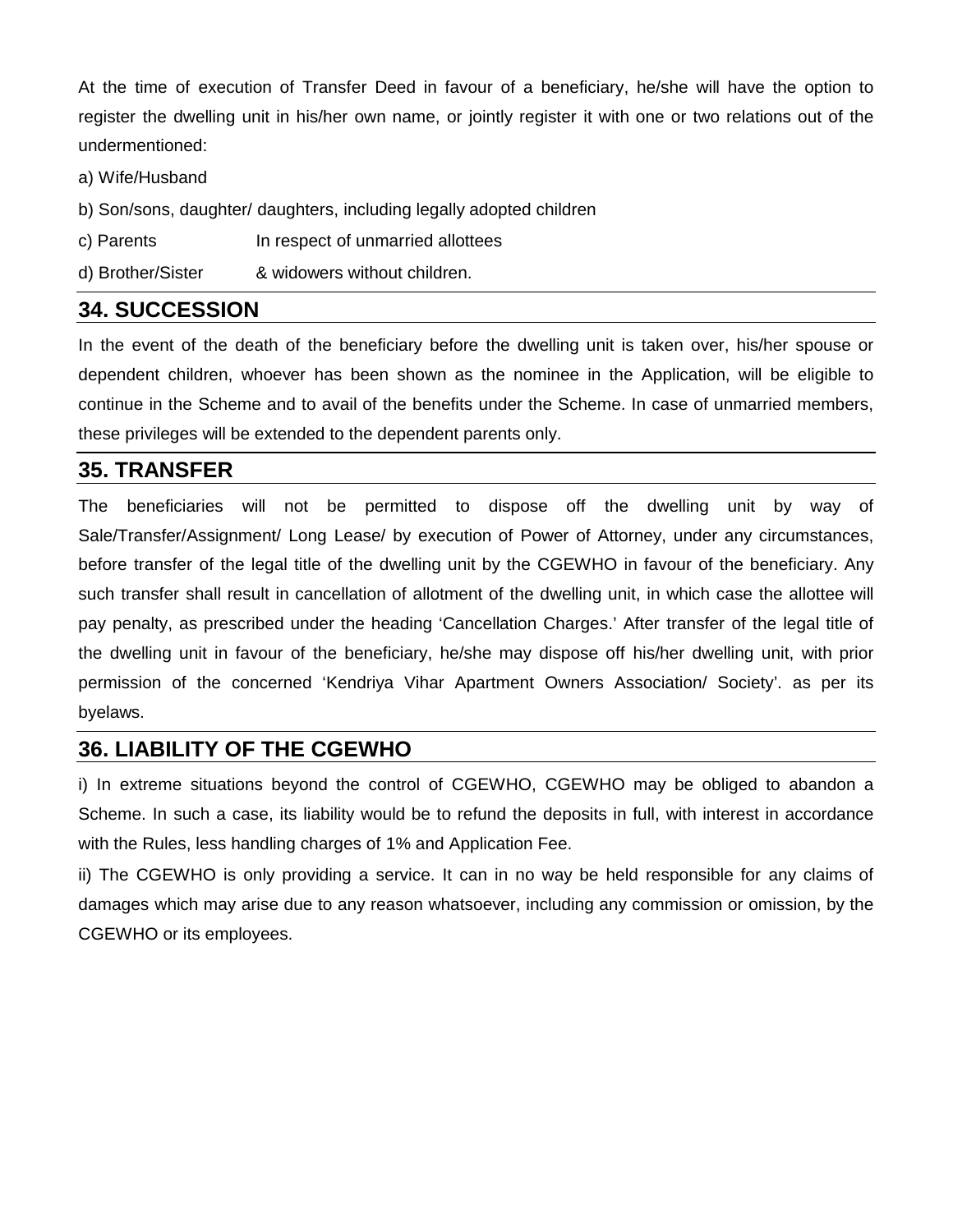# **37. AMENDMENTS TO THE RULES OF THE ORGANISATION**

The General Body of CGEWHO is empowered to amend, alter or delete any of the Rules, as well as the Memorandum of Association.

# **38. ACCEPTANCE OF APPLICATION**

The Chief Executive Officer, CGEWHO has the right of final acceptance of an application, its registration, booking and allotment of the dwelling unit and garages.

#### **39. ARBITRATION**

i) All matters of disputes relating to CGEWHO Rules, which are likely to affect the rights of the beneficiaries, vis-a-vis, the CGEWHO, may be referred to the President of the Governing Council. The President shall appoint Arbitrator to adjudicate in the matter, whose decision shall be final and binding on the beneficiary and the CGEWHO. Request for arbitration of a dispute will be entertained only if it is made within two months of the cause of the action and prior to taking possession of the house. Possession will not be given till the arbitration proceedings are complete.

ii) Appointment of an Arbitrator will not be objected to on the ground that he/she is a person subordinate to the President, is a member of the Governing Council or the Executive Committee, is associated with the functioning of the CGEWHO, or is a beneficiary of a Scheme.

iii) President of the Governing Council shall have the privilege and authority to appoint a new successor to the Arbitrator after his demitting the office of Arbitrator on account of the transfer, resignation, retirement, death or any such eventuality, whereby the adjudicating Arbitrator is incapacitated to adjudicate the dispute between the parties.

iv) All suits and legal proceedings of any kind against CGEWHO shall be instituted only in the appropriate courts in Delhi, notwithstanding the location of the property, which may be subject matter of the dispute. All the arbitration proceedings/hearings shall be held in Delhi only.

#### **40. MISREPRESENTATION OR SUPPRESSION OF FACTS**

If it is found, at any time that an applicant has given false information or suppressed certain material facts, or has transferred the rights of the dwelling unit in any manner whatsoever, his/ her application will be rejected, and the registration/booking of dwelling unit will be cancelled without making any reference to the applicant. He/ she will also be debarred from participating in future schemes. In such cases, allottees will pay penalty as prescribed under the heading "Cancellation Charges".

\*\*\*\*\*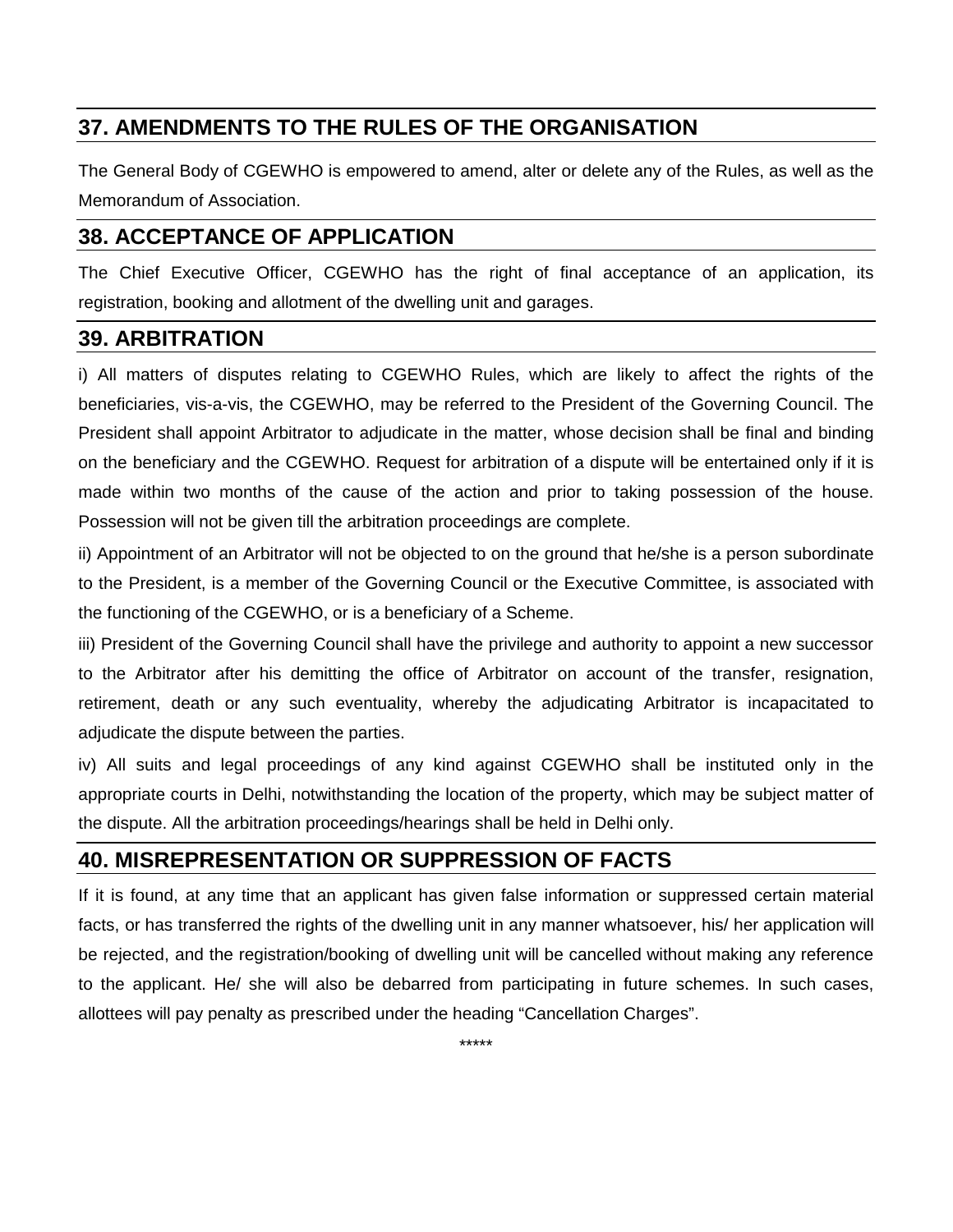# **APPLICATION FORM FOR \_\_\_\_\_\_\_\_\_\_\_\_\_\_\_\_\_\_\_\_\_\_\_HOUSING SCHEME**

|                              | Regd. No.: (for office use)                                                                       |  |  |  |  |  |  |                                 |  |  |                        |  |                                       |                 |       |              |  |  |      |  |  |  |          |  |  |                                    |  |
|------------------------------|---------------------------------------------------------------------------------------------------|--|--|--|--|--|--|---------------------------------|--|--|------------------------|--|---------------------------------------|-----------------|-------|--------------|--|--|------|--|--|--|----------|--|--|------------------------------------|--|
| <b>TO</b>                    |                                                                                                   |  |  |  |  |  |  |                                 |  |  |                        |  |                                       |                 |       |              |  |  |      |  |  |  |          |  |  |                                    |  |
|                              | The CEO, CGEWHO<br>Janpath Bhawan, 'A' Wing                                                       |  |  |  |  |  |  |                                 |  |  |                        |  | Affix                                 |                 |       |              |  |  |      |  |  |  |          |  |  |                                    |  |
|                              | 6th Floor, Janpath                                                                                |  |  |  |  |  |  |                                 |  |  |                        |  |                                       | Photograph here |       |              |  |  |      |  |  |  |          |  |  |                                    |  |
|                              | New Delhi - 110 001.                                                                              |  |  |  |  |  |  |                                 |  |  |                        |  |                                       |                 |       |              |  |  |      |  |  |  |          |  |  |                                    |  |
|                              | <b>Personal Particulars</b>                                                                       |  |  |  |  |  |  |                                 |  |  |                        |  |                                       |                 |       |              |  |  |      |  |  |  |          |  |  |                                    |  |
| 1.                           | Name                                                                                              |  |  |  |  |  |  |                                 |  |  |                        |  |                                       |                 |       |              |  |  |      |  |  |  |          |  |  |                                    |  |
|                              |                                                                                                   |  |  |  |  |  |  |                                 |  |  |                        |  |                                       |                 |       |              |  |  |      |  |  |  |          |  |  |                                    |  |
| 2.                           | Father/Husband's Name                                                                             |  |  |  |  |  |  |                                 |  |  |                        |  |                                       |                 |       |              |  |  |      |  |  |  |          |  |  |                                    |  |
|                              |                                                                                                   |  |  |  |  |  |  |                                 |  |  |                        |  |                                       |                 |       |              |  |  |      |  |  |  |          |  |  |                                    |  |
| 3.                           | Whether belongs to                                                                                |  |  |  |  |  |  |                                 |  |  |                        |  |                                       |                 |       |              |  |  |      |  |  |  |          |  |  |                                    |  |
|                              | <b>OTHERS</b><br>SC<br><b>ST</b>                                                                  |  |  |  |  |  |  |                                 |  |  |                        |  |                                       |                 |       |              |  |  |      |  |  |  |          |  |  |                                    |  |
|                              | (Tick in the applicable box. Attach Attested photocopy of the caste certificates, if applicable.) |  |  |  |  |  |  |                                 |  |  |                        |  |                                       |                 |       |              |  |  |      |  |  |  |          |  |  |                                    |  |
| 4.                           | Whether belongs to priority                                                                       |  |  |  |  |  |  |                                 |  |  |                        |  |                                       |                 |       |              |  |  |      |  |  |  |          |  |  |                                    |  |
|                              | $\mathbf{I}$<br>Name of the Office & Address (Where working or from where retired)                |  |  |  |  |  |  |                                 |  |  |                        |  |                                       |                 |       |              |  |  |      |  |  |  |          |  |  |                                    |  |
| 5.                           |                                                                                                   |  |  |  |  |  |  |                                 |  |  |                        |  |                                       |                 |       |              |  |  |      |  |  |  |          |  |  |                                    |  |
|                              |                                                                                                   |  |  |  |  |  |  |                                 |  |  |                        |  |                                       |                 |       |              |  |  |      |  |  |  |          |  |  |                                    |  |
|                              |                                                                                                   |  |  |  |  |  |  |                                 |  |  |                        |  |                                       |                 |       |              |  |  |      |  |  |  |          |  |  |                                    |  |
|                              | City                                                                                              |  |  |  |  |  |  |                                 |  |  |                        |  |                                       |                 |       | <b>State</b> |  |  |      |  |  |  |          |  |  |                                    |  |
|                              | Pin                                                                                               |  |  |  |  |  |  |                                 |  |  |                        |  |                                       |                 | Phone |              |  |  |      |  |  |  |          |  |  |                                    |  |
| 6.                           |                                                                                                   |  |  |  |  |  |  |                                 |  |  |                        |  |                                       |                 |       |              |  |  |      |  |  |  |          |  |  |                                    |  |
|                              |                                                                                                   |  |  |  |  |  |  |                                 |  |  |                        |  |                                       |                 |       |              |  |  |      |  |  |  |          |  |  |                                    |  |
|                              |                                                                                                   |  |  |  |  |  |  |                                 |  |  |                        |  |                                       |                 |       |              |  |  |      |  |  |  |          |  |  |                                    |  |
| 7.<br>8.                     | Group of Service (A/B/C/D)                                                                        |  |  |  |  |  |  |                                 |  |  |                        |  |                                       |                 |       |              |  |  |      |  |  |  |          |  |  |                                    |  |
| 9.                           | Date of Birth                                                                                     |  |  |  |  |  |  |                                 |  |  |                        |  |                                       |                 |       |              |  |  |      |  |  |  |          |  |  |                                    |  |
| 10.                          | Date of Appointment In Central Govt. Service                                                      |  |  |  |  |  |  |                                 |  |  |                        |  |                                       |                 |       |              |  |  |      |  |  |  |          |  |  |                                    |  |
| 11.                          | Date of Retirement, if Retired                                                                    |  |  |  |  |  |  |                                 |  |  |                        |  |                                       |                 |       |              |  |  |      |  |  |  |          |  |  |                                    |  |
| 12.                          | Pension Payment Order No.                                                                         |  |  |  |  |  |  |                                 |  |  |                        |  |                                       |                 |       |              |  |  | Date |  |  |  |          |  |  |                                    |  |
|                              | (Applicable in case of retired personnel only)                                                    |  |  |  |  |  |  |                                 |  |  |                        |  |                                       |                 |       |              |  |  |      |  |  |  |          |  |  |                                    |  |
| 13.                          | Address for Correspondence                                                                        |  |  |  |  |  |  |                                 |  |  |                        |  |                                       |                 |       |              |  |  |      |  |  |  |          |  |  |                                    |  |
|                              |                                                                                                   |  |  |  |  |  |  |                                 |  |  |                        |  |                                       |                 |       |              |  |  |      |  |  |  |          |  |  |                                    |  |
|                              |                                                                                                   |  |  |  |  |  |  |                                 |  |  |                        |  |                                       |                 |       |              |  |  |      |  |  |  |          |  |  |                                    |  |
|                              |                                                                                                   |  |  |  |  |  |  |                                 |  |  |                        |  |                                       |                 |       |              |  |  |      |  |  |  |          |  |  |                                    |  |
|                              | City                                                                                              |  |  |  |  |  |  | <b>State</b><br>Mobile/Landline |  |  |                        |  |                                       |                 |       |              |  |  |      |  |  |  |          |  |  |                                    |  |
|                              | Pin                                                                                               |  |  |  |  |  |  |                                 |  |  |                        |  |                                       |                 |       |              |  |  |      |  |  |  |          |  |  |                                    |  |
| 14.                          | Email                                                                                             |  |  |  |  |  |  |                                 |  |  |                        |  |                                       |                 |       |              |  |  |      |  |  |  |          |  |  |                                    |  |
| 15.                          | City of Scheme<br>Type of Unit                                                                    |  |  |  |  |  |  |                                 |  |  |                        |  |                                       |                 |       |              |  |  |      |  |  |  |          |  |  |                                    |  |
|                              |                                                                                                   |  |  |  |  |  |  |                                 |  |  |                        |  |                                       |                 |       |              |  |  |      |  |  |  |          |  |  |                                    |  |
|                              | For Office Use Only                                                                               |  |  |  |  |  |  |                                 |  |  |                        |  |                                       |                 |       |              |  |  |      |  |  |  |          |  |  |                                    |  |
|                              |                                                                                                   |  |  |  |  |  |  |                                 |  |  |                        |  | <b>ACKNOWLEDGEMENT OF APPLICATION</b> |                 |       |              |  |  |      |  |  |  |          |  |  |                                    |  |
|                              |                                                                                                   |  |  |  |  |  |  |                                 |  |  | <b>Application No.</b> |  |                                       |                 |       |              |  |  |      |  |  |  |          |  |  |                                    |  |
| <b>Amount Received (Rs.)</b> |                                                                                                   |  |  |  |  |  |  | Date of Receipt<br>Regn. no.    |  |  |                        |  |                                       |                 |       |              |  |  |      |  |  |  |          |  |  |                                    |  |
|                              | 50500/101000                                                                                      |  |  |  |  |  |  |                                 |  |  |                        |  |                                       |                 |       |              |  |  |      |  |  |  |          |  |  | <b>For Chief Executive Officer</b> |  |
|                              |                                                                                                   |  |  |  |  |  |  |                                 |  |  |                        |  |                                       |                 |       |              |  |  |      |  |  |  | (CGEWHO) |  |  |                                    |  |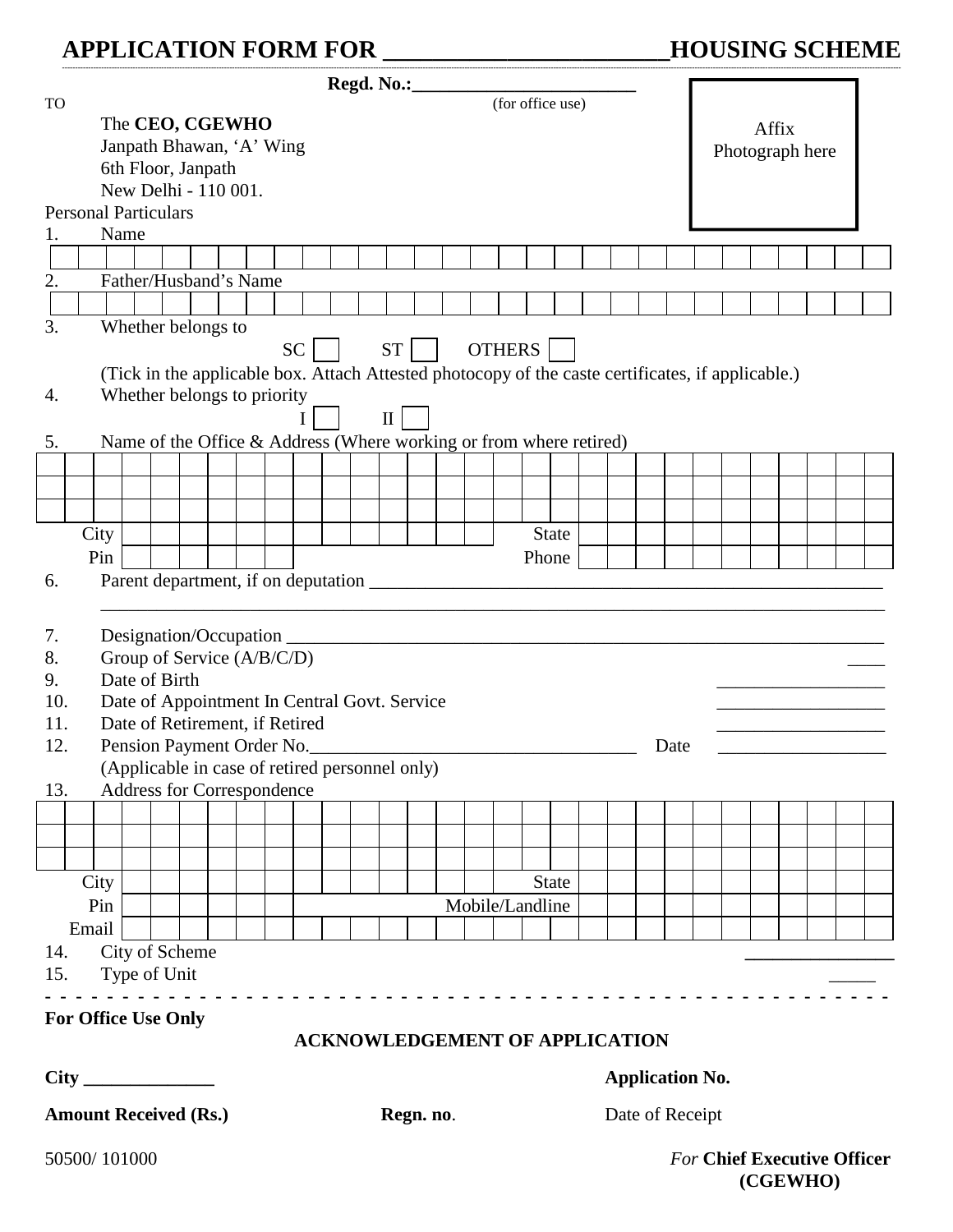|                                                                                                                | <b>Payment Particulars:</b>                                                                                            |               |  |  |  |  |  |  |  |              |  |  |  |  |  |  |              |  |  |  |  |  |  |  |  |  |
|----------------------------------------------------------------------------------------------------------------|------------------------------------------------------------------------------------------------------------------------|---------------|--|--|--|--|--|--|--|--------------|--|--|--|--|--|--|--------------|--|--|--|--|--|--|--|--|--|
| 16.                                                                                                            | <b>Amount Sent</b>                                                                                                     |               |  |  |  |  |  |  |  |              |  |  |  |  |  |  |              |  |  |  |  |  |  |  |  |  |
| 17.                                                                                                            |                                                                                                                        | Draft No.     |  |  |  |  |  |  |  |              |  |  |  |  |  |  |              |  |  |  |  |  |  |  |  |  |
| 18.                                                                                                            |                                                                                                                        | Date of Draft |  |  |  |  |  |  |  |              |  |  |  |  |  |  |              |  |  |  |  |  |  |  |  |  |
| 19.                                                                                                            |                                                                                                                        | Name of Bank  |  |  |  |  |  |  |  |              |  |  |  |  |  |  |              |  |  |  |  |  |  |  |  |  |
|                                                                                                                | <b>Particulars of the Nominee</b><br>(Please refer to para 33 of CGEWHO Rules)<br>Nominee's Full Name & Address<br>19. |               |  |  |  |  |  |  |  |              |  |  |  |  |  |  |              |  |  |  |  |  |  |  |  |  |
|                                                                                                                |                                                                                                                        |               |  |  |  |  |  |  |  |              |  |  |  |  |  |  |              |  |  |  |  |  |  |  |  |  |
|                                                                                                                |                                                                                                                        |               |  |  |  |  |  |  |  |              |  |  |  |  |  |  |              |  |  |  |  |  |  |  |  |  |
|                                                                                                                |                                                                                                                        |               |  |  |  |  |  |  |  |              |  |  |  |  |  |  |              |  |  |  |  |  |  |  |  |  |
|                                                                                                                | <b>CITY</b>                                                                                                            |               |  |  |  |  |  |  |  |              |  |  |  |  |  |  | <b>STATE</b> |  |  |  |  |  |  |  |  |  |
| <b>PIN</b>                                                                                                     |                                                                                                                        |               |  |  |  |  |  |  |  | <b>PHONE</b> |  |  |  |  |  |  |              |  |  |  |  |  |  |  |  |  |
|                                                                                                                |                                                                                                                        |               |  |  |  |  |  |  |  |              |  |  |  |  |  |  |              |  |  |  |  |  |  |  |  |  |
| Relationship: 2000 Person and 2000 Personal Personal Personal Personal Personal Personal Personal Personal Per |                                                                                                                        |               |  |  |  |  |  |  |  |              |  |  |  |  |  |  |              |  |  |  |  |  |  |  |  |  |
|                                                                                                                |                                                                                                                        |               |  |  |  |  |  |  |  |              |  |  |  |  |  |  |              |  |  |  |  |  |  |  |  |  |
|                                                                                                                | Nominee's Signature                                                                                                    |               |  |  |  |  |  |  |  |              |  |  |  |  |  |  |              |  |  |  |  |  |  |  |  |  |
|                                                                                                                | 20.<br><b>Certification</b> (Not required in case of retired applicants.)                                              |               |  |  |  |  |  |  |  |              |  |  |  |  |  |  |              |  |  |  |  |  |  |  |  |  |
|                                                                                                                | To be certified by the H.O.D./Head of Establishment in which the applicant is working. (Score out                      |               |  |  |  |  |  |  |  |              |  |  |  |  |  |  |              |  |  |  |  |  |  |  |  |  |
|                                                                                                                | whichever is not applicable).                                                                                          |               |  |  |  |  |  |  |  |              |  |  |  |  |  |  |              |  |  |  |  |  |  |  |  |  |
|                                                                                                                | is employed with<br>Certified that Mr/Ms                                                                               |               |  |  |  |  |  |  |  |              |  |  |  |  |  |  |              |  |  |  |  |  |  |  |  |  |
|                                                                                                                |                                                                                                                        |               |  |  |  |  |  |  |  |              |  |  |  |  |  |  |              |  |  |  |  |  |  |  |  |  |
|                                                                                                                |                                                                                                                        |               |  |  |  |  |  |  |  |              |  |  |  |  |  |  |              |  |  |  |  |  |  |  |  |  |
|                                                                                                                |                                                                                                                        |               |  |  |  |  |  |  |  |              |  |  |  |  |  |  |              |  |  |  |  |  |  |  |  |  |
|                                                                                                                | he/she has been appointed by or on behalf of the president of India and his/her salary is                              |               |  |  |  |  |  |  |  |              |  |  |  |  |  |  |              |  |  |  |  |  |  |  |  |  |
|                                                                                                                | debited to the Consolidated Funds of India (Required in case of                                                        |               |  |  |  |  |  |  |  |              |  |  |  |  |  |  |              |  |  |  |  |  |  |  |  |  |
|                                                                                                                | applicants in service).                                                                                                |               |  |  |  |  |  |  |  |              |  |  |  |  |  |  |              |  |  |  |  |  |  |  |  |  |

Signature

\_\_\_\_\_\_\_\_\_\_\_\_\_\_\_\_\_\_\_\_\_\_\_\_\_\_

Name Office Stamp (Seal)

I, hereby undertake to abide by all the rules and instructions issued by the Central Government Employees

Welfare Housing Organisation.

\_\_\_\_\_\_\_\_\_\_\_\_\_\_\_\_\_\_\_\_

21. Date of Application

Signature of Applicant

 $\overline{\phantom{a}}$  , which is a set of the set of the set of the set of the set of the set of the set of the set of the set of the set of the set of the set of the set of the set of the set of the set of the set of the set of th

**- - - - - - - - - - - - - - - - - - - - - - - - - - - - - - - - - - - - - - - - - - - - - - - - - - - - - - -**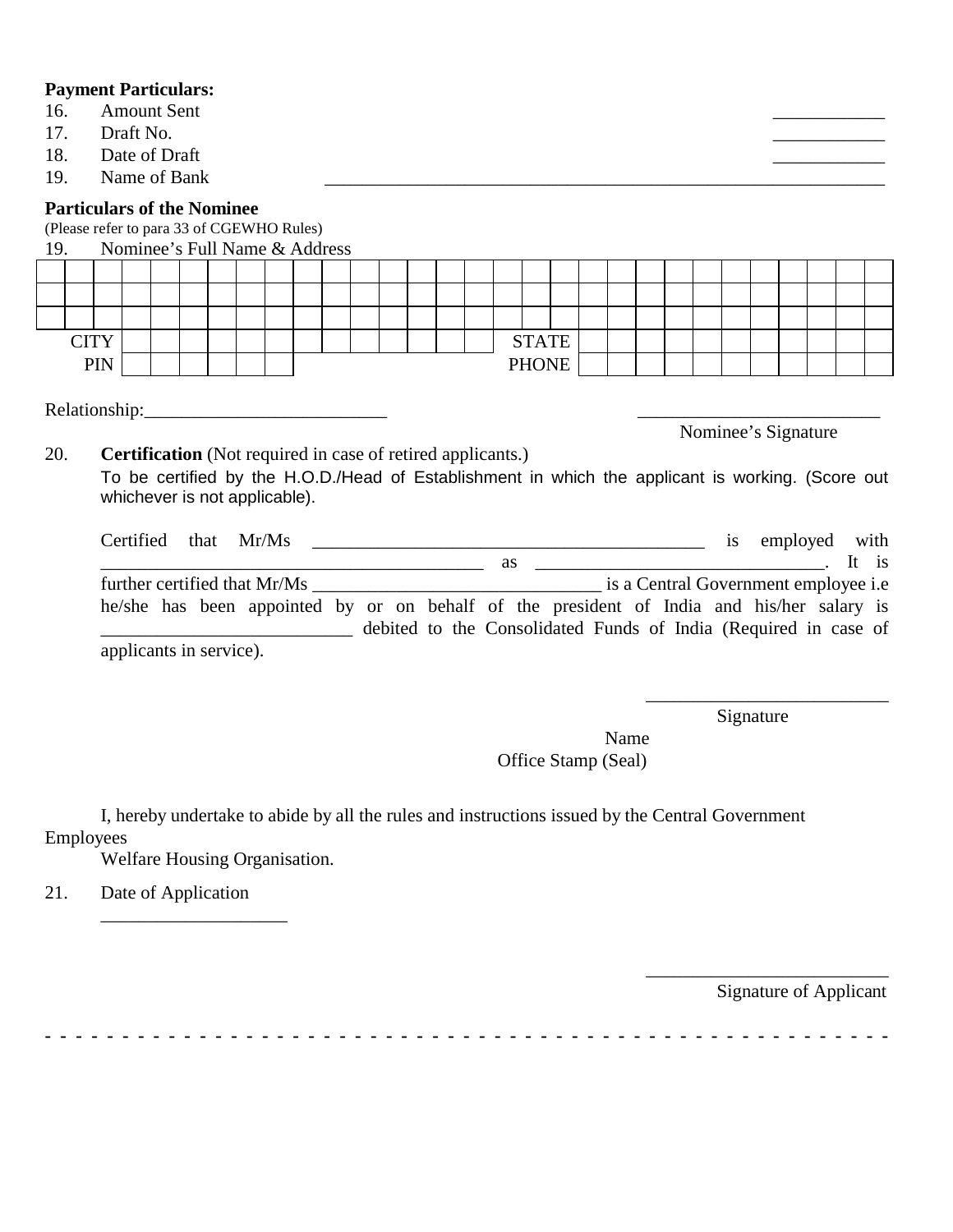# **INSTRUCTIONS FOR FILLING APPLICATION**

- 1. Read the CGEWHO Rules carefully before filling this form.
- 2. Use capital letters only. One letter in each box.
- 3. Leave one space between words and no space between numbers. **Applicant's name should not be written in the address again.**
	- a. E49, Greater Kailash
	- b. 5Dec., 1941
- 4. Do not use full stop, comma, square feet, Roman numbers, rupees etc.
- 5. Do not leave any link blank say NA if not applicable e.g. retired personnel need only write NA in line 5, as under
- 6. Use standard abbreviations only.

#### **IMPORTANT**

7. Application Form has to be forwarded through the Head of the Dept. or Head of Admin. in which the applicant is presently working. Certifying Authority must be competent to forward the application and must put seal and signatures in Column No. 20 of the Application Form and should be holding a post now below the rank of Under Secretary.